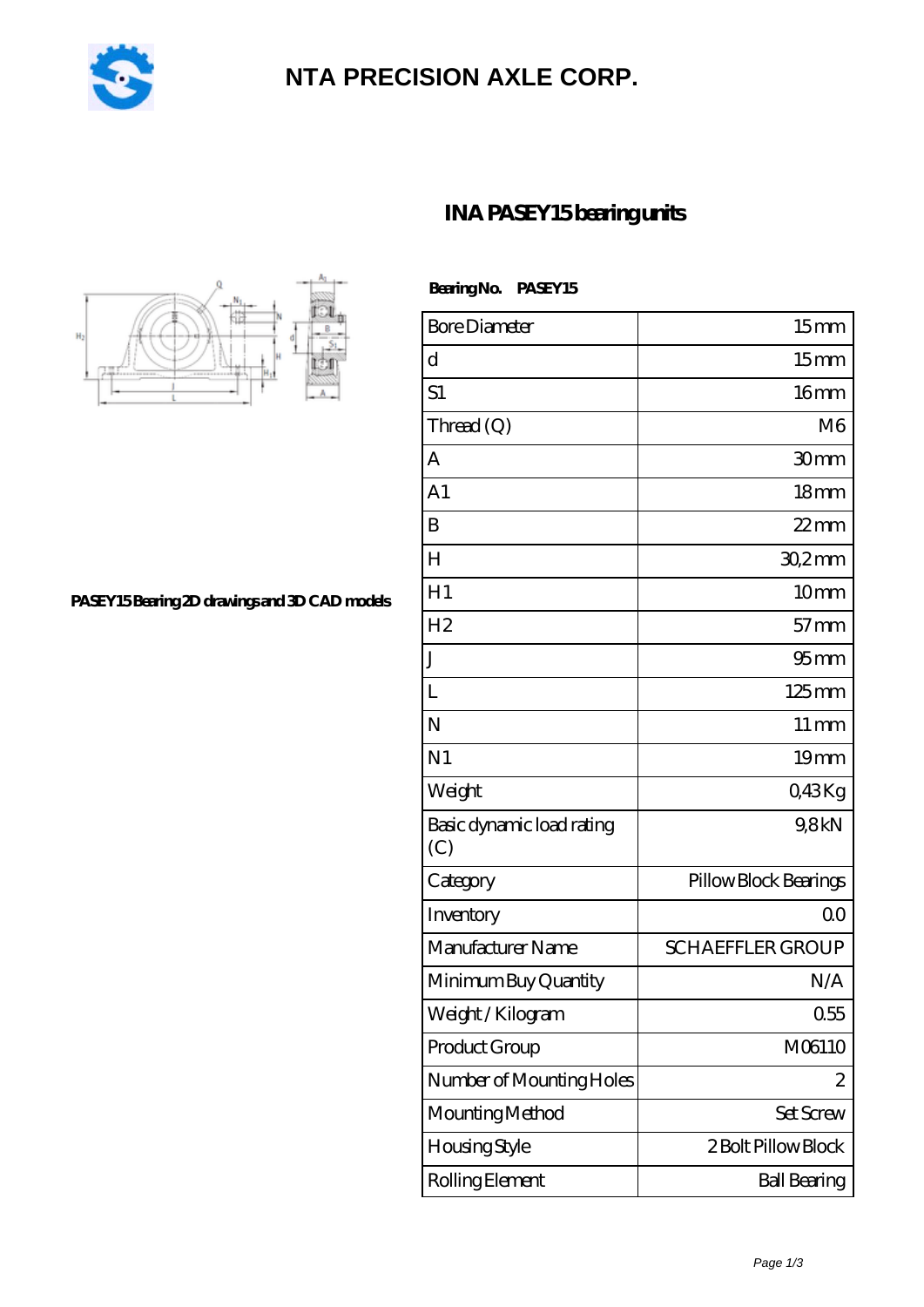

## **[NTA PRECISION AXLE CORP.](https://m.pejle.com)**

| Housing Material                 | Cast Iron                                                                                                                                                                                                                       |
|----------------------------------|---------------------------------------------------------------------------------------------------------------------------------------------------------------------------------------------------------------------------------|
| Expansion / Non-expansion        | Non-expansion                                                                                                                                                                                                                   |
| Relubricatable                   | Yes                                                                                                                                                                                                                             |
| <b>Insert Part Number</b>        | GAY15NPPB                                                                                                                                                                                                                       |
| Seals                            | Double Lip Contact                                                                                                                                                                                                              |
| Housing Configuration            | 1 Piece Solid                                                                                                                                                                                                                   |
| Inch - Metric                    | Metric                                                                                                                                                                                                                          |
| <b>Other Features</b>            | Single Row   Spherical  <br>Standard Shaft Height  <br>With Grub Screw                                                                                                                                                          |
| Long Description                 | 2 Bolt Pillow Block; 15MM<br>Bore; 30.2MM Base to<br>Center Height; Set Screw<br>Mount; Ball Bearing; 81MM<br>Minimum Bolt Spacing<br>103MM Bolt Spacing<br>Maximum; Relubricatable;<br>Cast Iron; Double Lip<br>Contact; Non-e |
| Category                         | Pillow Block                                                                                                                                                                                                                    |
| <b>UNSPSC</b>                    | 31171511                                                                                                                                                                                                                        |
| Harmonized Tariff Code           | 8483204040                                                                                                                                                                                                                      |
| Noun                             | Bearing                                                                                                                                                                                                                         |
| Keyword String                   | Pillow Block                                                                                                                                                                                                                    |
| Manufacturer URL                 | http://www.ina.com                                                                                                                                                                                                              |
| Manufacturer Item Number         | PASEY15                                                                                                                                                                                                                         |
| Weight/LBS                       | 1.213                                                                                                                                                                                                                           |
| Bore                             | 0.591 Inch   15 Millimeter                                                                                                                                                                                                      |
| Base to Center Height            | 1.189Inch   30.2 Millimeter                                                                                                                                                                                                     |
| Actual Bolt Center to<br>Center  | OInch   CMillimeter                                                                                                                                                                                                             |
| Nominal Bolt Center to<br>Center | 36Inch   92 Millimeter                                                                                                                                                                                                          |
| Length Thru Bore                 | 0.866Inch   22 Millimeter                                                                                                                                                                                                       |
| <b>Bolt Spacing Minimum</b>      | 3189Inch   81Millimeter                                                                                                                                                                                                         |
| <b>Bolt Spacing Maximum</b>      | 4055 Inch   103Millimeter                                                                                                                                                                                                       |